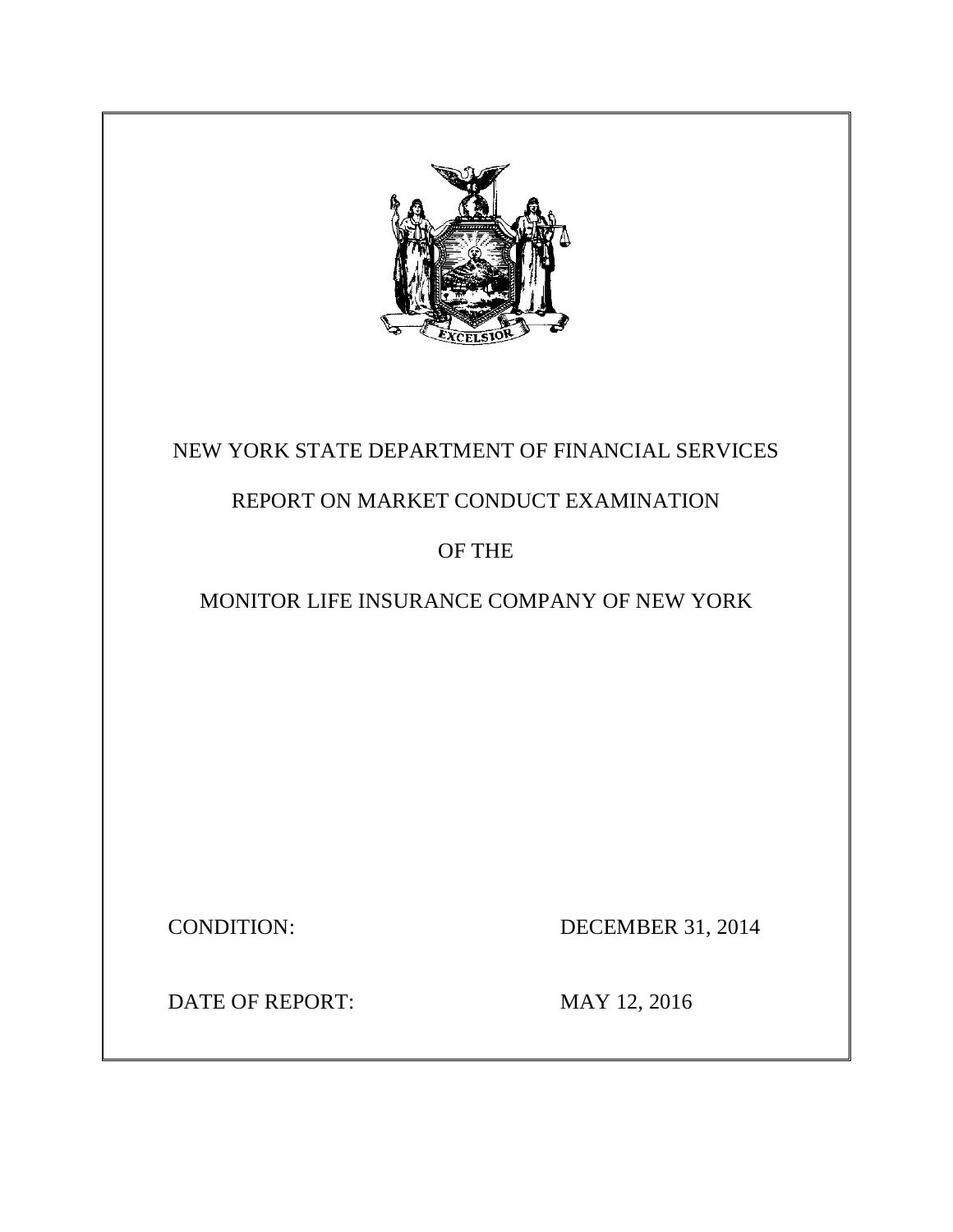# NEW YORK STATE DEPARTMENT OF FINANCIAL SERVICES

# REPORT ON MARKET CONDUCT EXAMINATION

# OF THE

### MONITOR LIFE INSURANCE COMPANY OF NEW YORK

# AS OF

### DECEMBER 31, 2014

DATE OF REPORT: MAY 12, 2016

PABLO RAMOS

**EXAMINER:**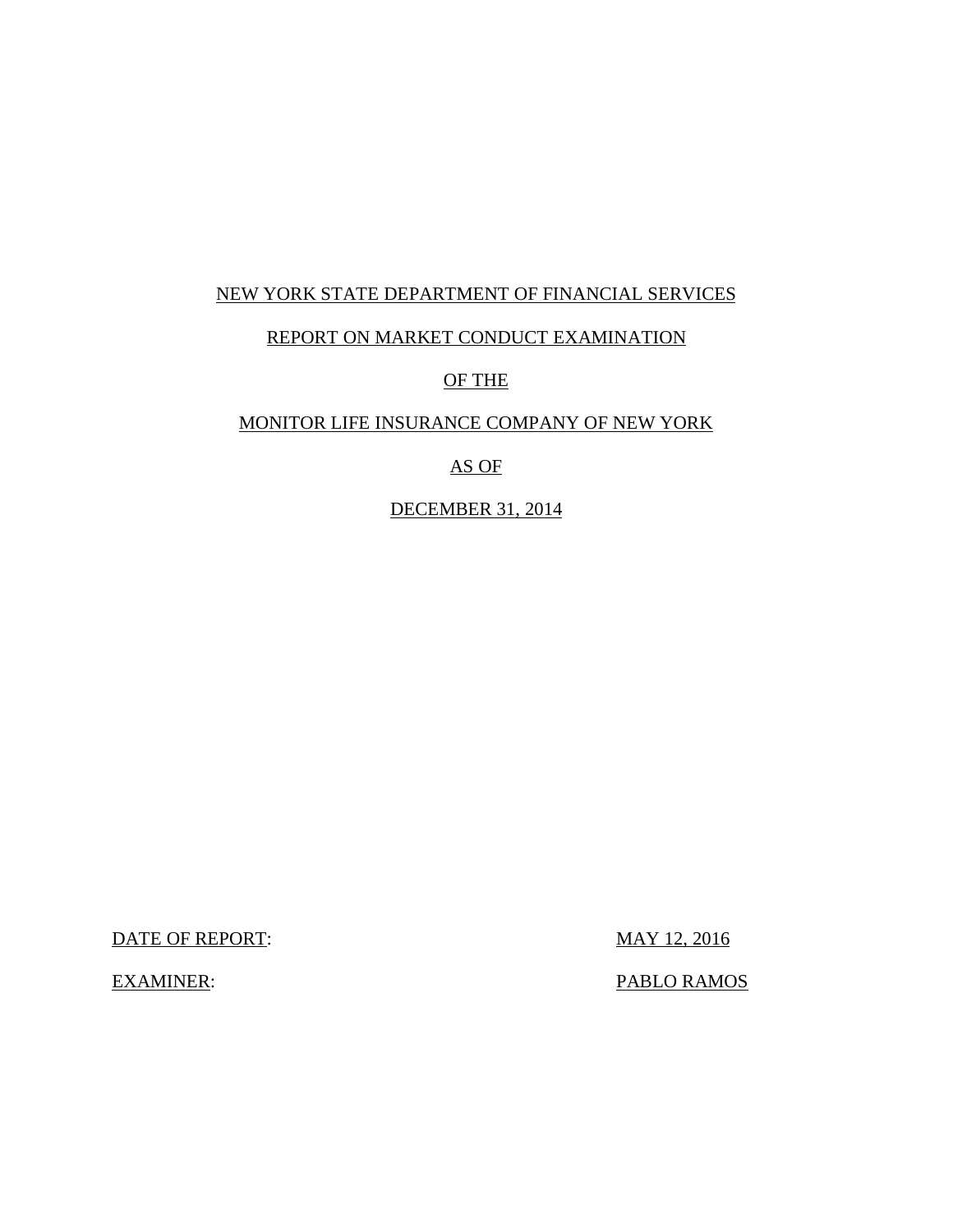### TABLE OF CONTENTS

| ITEM |                                      | PAGE NO.       |
|------|--------------------------------------|----------------|
| 1.   | Executive summary                    | $\overline{2}$ |
| 2.   | Scope of examination                 | 3              |
| 3.   | Description of Company               | 4              |
|      | A. History                           | 4              |
|      | B. Territory and plan of operation   | $\overline{4}$ |
| 4.   | Market conduct activities            | 6              |
|      | A. Advertising and sales activities  | 6              |
|      | B. Underwriting and policy forms     | 6              |
|      | C. Treatment of policyholders        | 6              |
| 5.   | Prior report summary and conclusions | 9              |
| 6.   | Summary and conclusions              | 10             |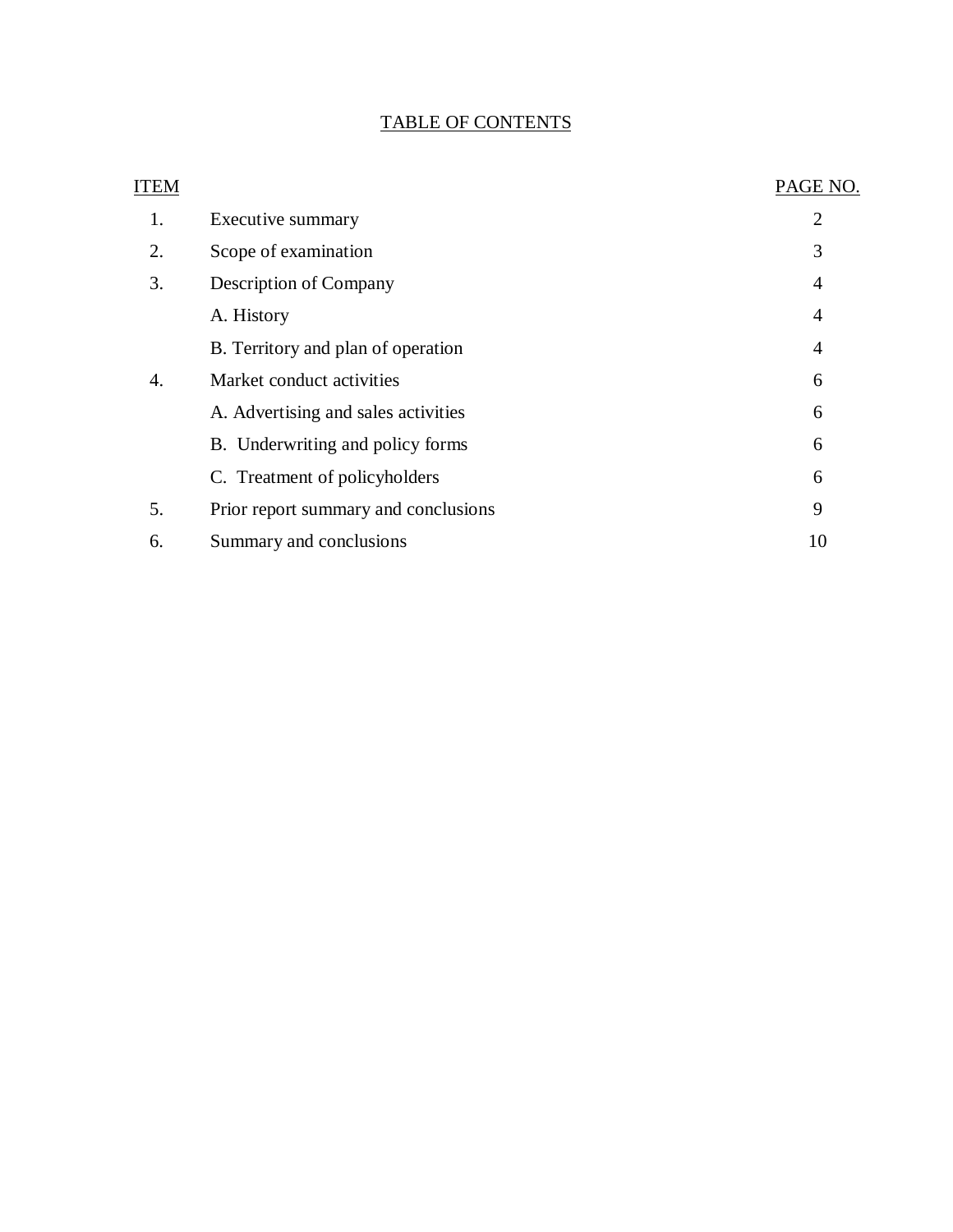

# NEW YORK STATE DEPARTMENT<sub>of</sub> **FINANCIAL SERVICES**

Andrew M. Cuomo Maria T. Vullo Governor Superintendent Superintendent Superintendent Superintendent Superintendent Superintendent

November 7, 2016

 Maria T. Vullo Superintendent of Financial Services New York, New York 10004

Madam:

 2015 and annexed hereto, an examination has been made into the condition and affairs of the Monitor Life Insurance Company of New York, hereinafter referred to as "the Company," at its home office located at 502 Court Street, Utica, NY 13502. In accordance with instructions contained in Appointment No. 31287, dated August 12,

 Wherever "Department" appears in this report, it refers to the New York State Department of Financial Services.

The report indicating the results of this examination is respectfully submitted.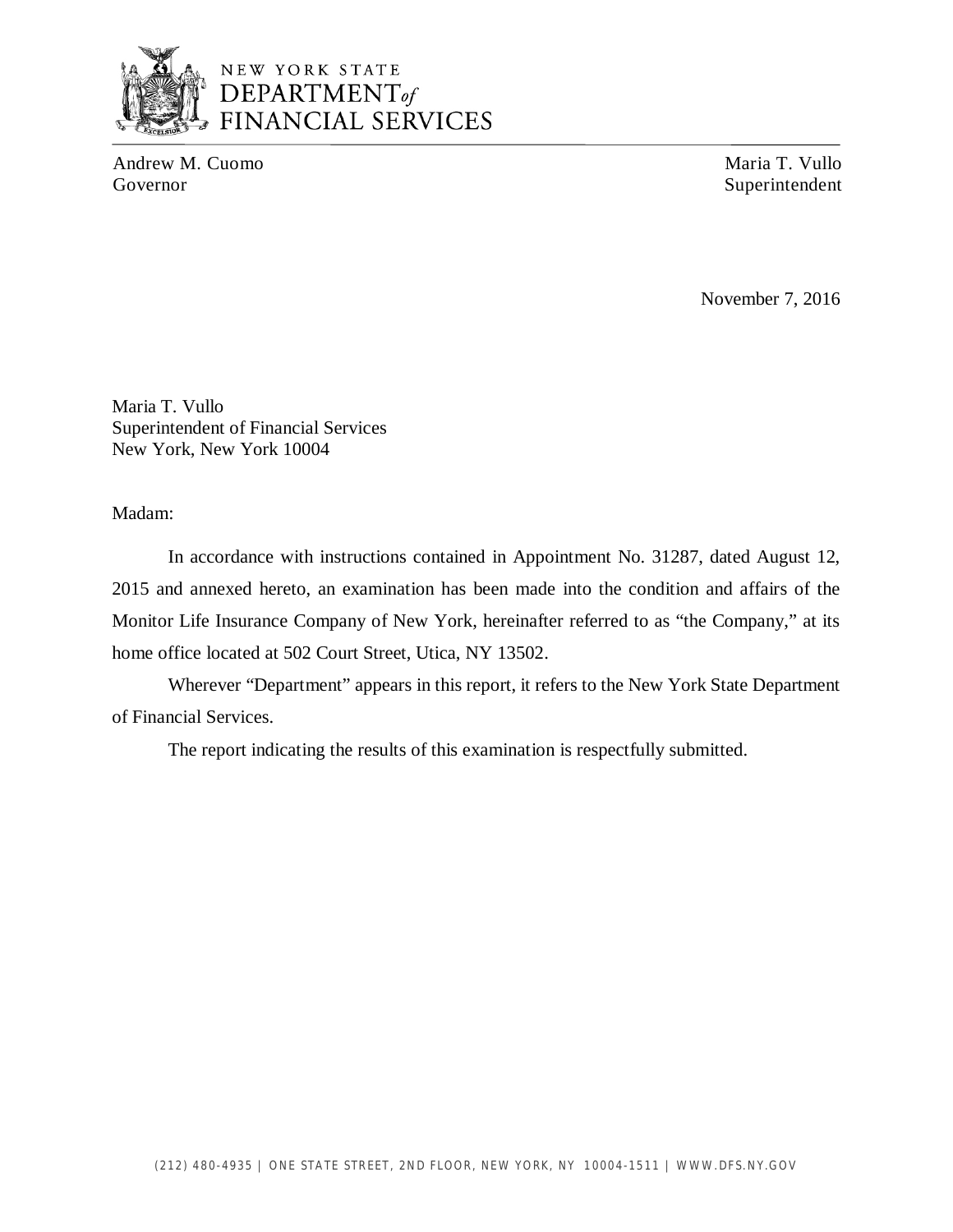#### 1. EXECUTIVE SUMMARY

<span id="page-4-0"></span>The material violations contained in this report are summarized below.

- The Company violated Section 86.4(d) of Department Regulation No. 95 by failing to place the required fraud warning statement immediately above the space provided for the signature of the person executing the claim form. (See item 4C of this report)
- The Company violated Section 403(d) of the New York Insurance Law and Section 86.4(e) of Department Regulation No. 95 by using group life claim forms that contained fraud warning statements that differed from the statutory fraud warning statement without submitting such forms to the Insurance Frauds Bureau for prior approval. (See item 4C of this report)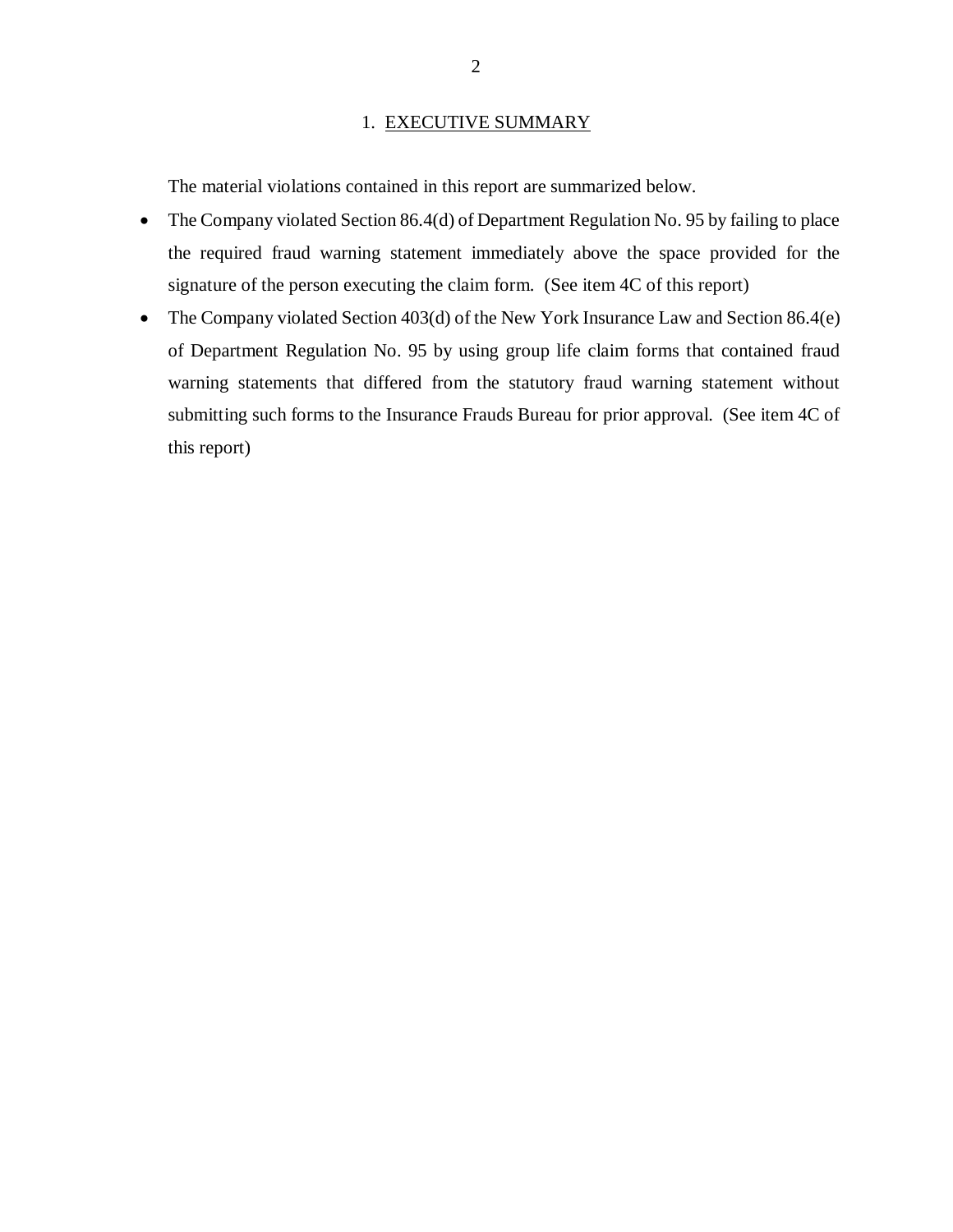#### 2. SCOPE OF EXAMINATION

<span id="page-5-0"></span> necessary, the examiner reviewed matters occurring subsequent to December 31, 2014 but prior to the date of this report (i.e., the completion date of the examination). This examination covers the period from January 1, 2012 through December 31, 2014. As

 Association of Insurance Commissioners' Market Regulations Handbook or such other examination procedures, as deemed appropriate, in such review. The examination comprised a review of market conduct activities and utilized the National

 market conduct violations contained in the prior report on examination. The results of the examiner's review are contained in item 5 of this report. The examiner reviewed the corrective actions taken by the Company with respect to the

 from laws, regulations or rules, or which require explanation or description. This report on examination is confined to comments on matters which involve departure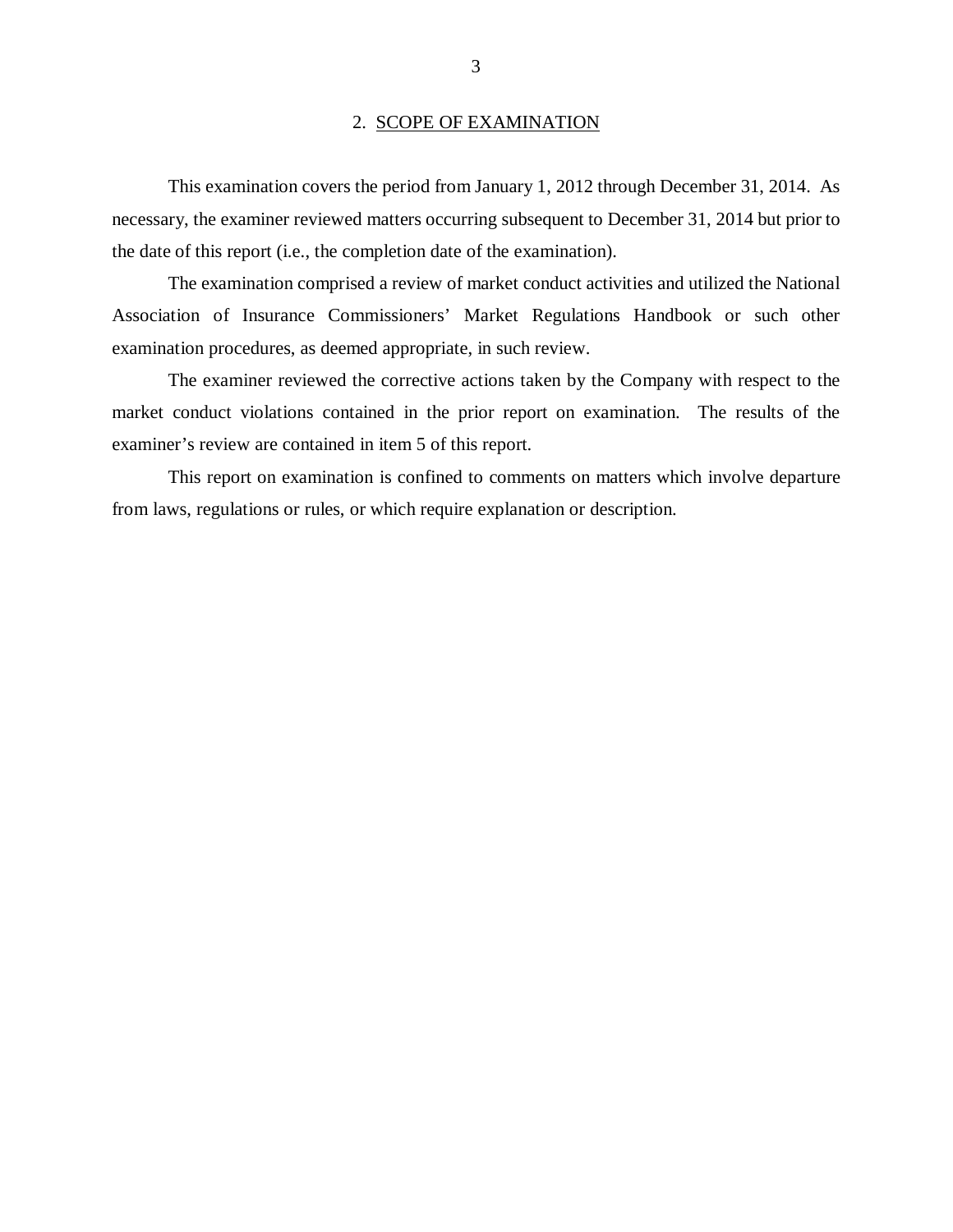#### 3. DESCRIPTION OF COMPANY

#### <span id="page-6-0"></span>A. History

 The Company was incorporated as a stock life insurance company under the laws of New York on October 15, 1971, under the name Monitor Insurance Company of New York. The Company was licensed to write accident and health business as specified by paragraph 3 of Section 1113(a) of the New York Insurance Law and commenced business on June 1, 1972.

 On August 15, 1978, the Company amended its charter to include the writing of life insurance and annuities as specified in paragraphs 1 and 2 of Section 1113(a) of the New York Insurance Law.

 On April 25, 1979, the Company's name was changed to Monitor Life Insurance Company of New York.

 On January 1, 2011, the Company was purchased by AmFirst Insurance Company ("AmFirst"), an Oklahoma domiciled insurance company.

#### B. Territory and Plan of Operation

 The Company is authorized to write life insurance, annuities and accident and health insurance as defined in paragraphs 1, 2 and 3 of Section 1113(a) of the New York Insurance Law.

 2014, 82.4% of life premiums were received from New York (69.4%) and Pennsylvania (13%), and 90.0% of accident and health premiums were received from aggregate other aliens (58.2%), Texas (17.9%) and Florida (13.9%). Policies are written on a non-participating basis. The Company is licensed to transact business in 25 states and the District of Columbia. In

 Prior to its acquisition by AmFirst in January 2011, the Company had previously marketed a combination of ordinary life, group term life and annuity business. After the change in ownership, the Company sold group term life and supplemental medical (medical gap) products, both on a direct and assumed basis. The Company's medical gap product, the "Premium Saver" plan, which is an employer sponsored group supplemental accident and health insurance plan designed to help reduce the cost of group medical coverage, is the primary product of the Company's supplemental medical portfolio. Beginning in 2012, the Company also began to write international medical, and, in 2013, a lump sum disability product in the international market, predominantly in Latin America and the Caribbean.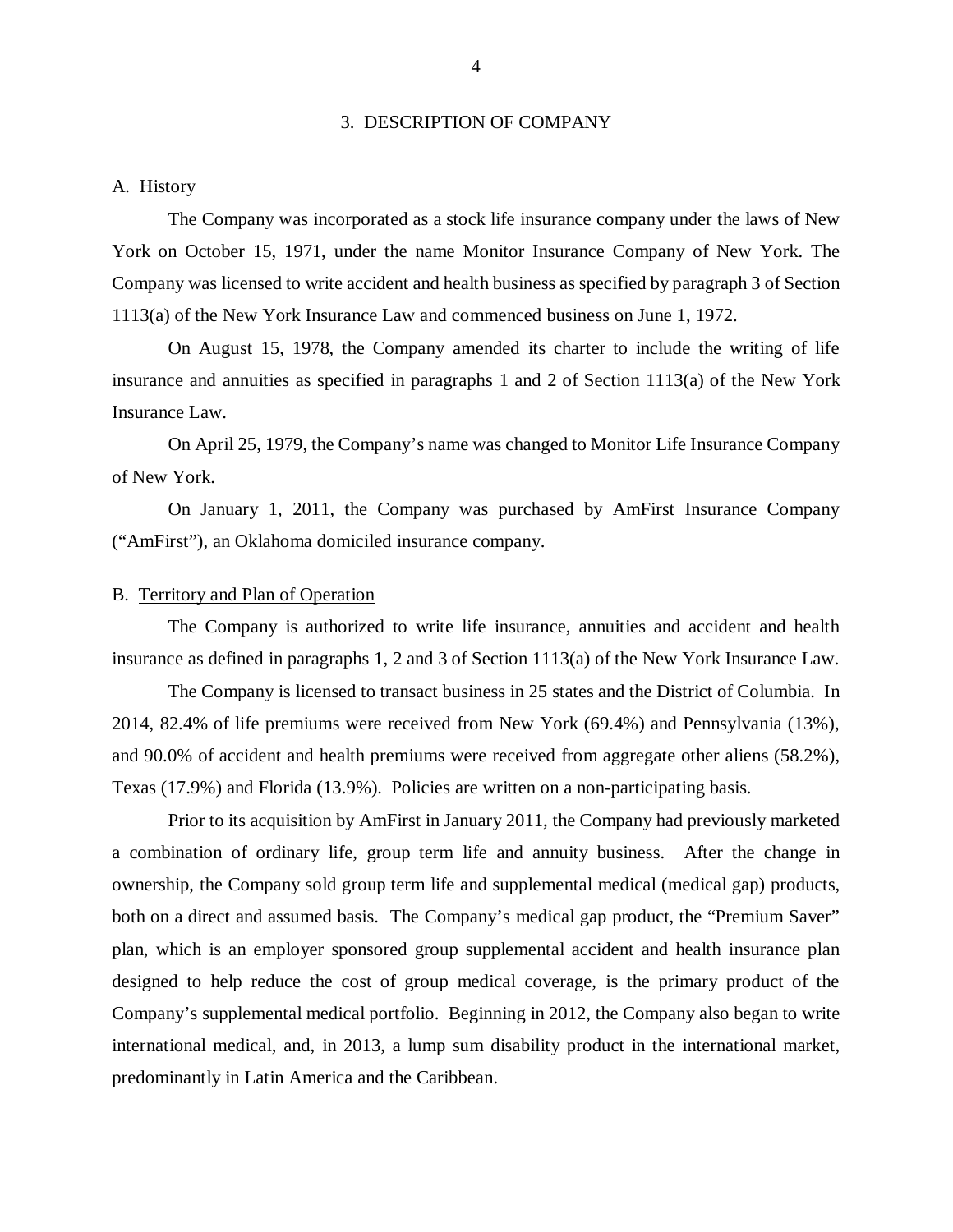In 2015, the Company exited the group term life market through an agreement with Cigna Life Insurance Company of New York ("Cigna") and Life Insurance Company of New York ("LINA"), whereas Cigna acquired all of the Company's New York business and LINA acquired all of the remaining non-New York business.

 The Company's current agency operations are conducted through its affiliate general agency, Morgan White Ltd., or through independent agents.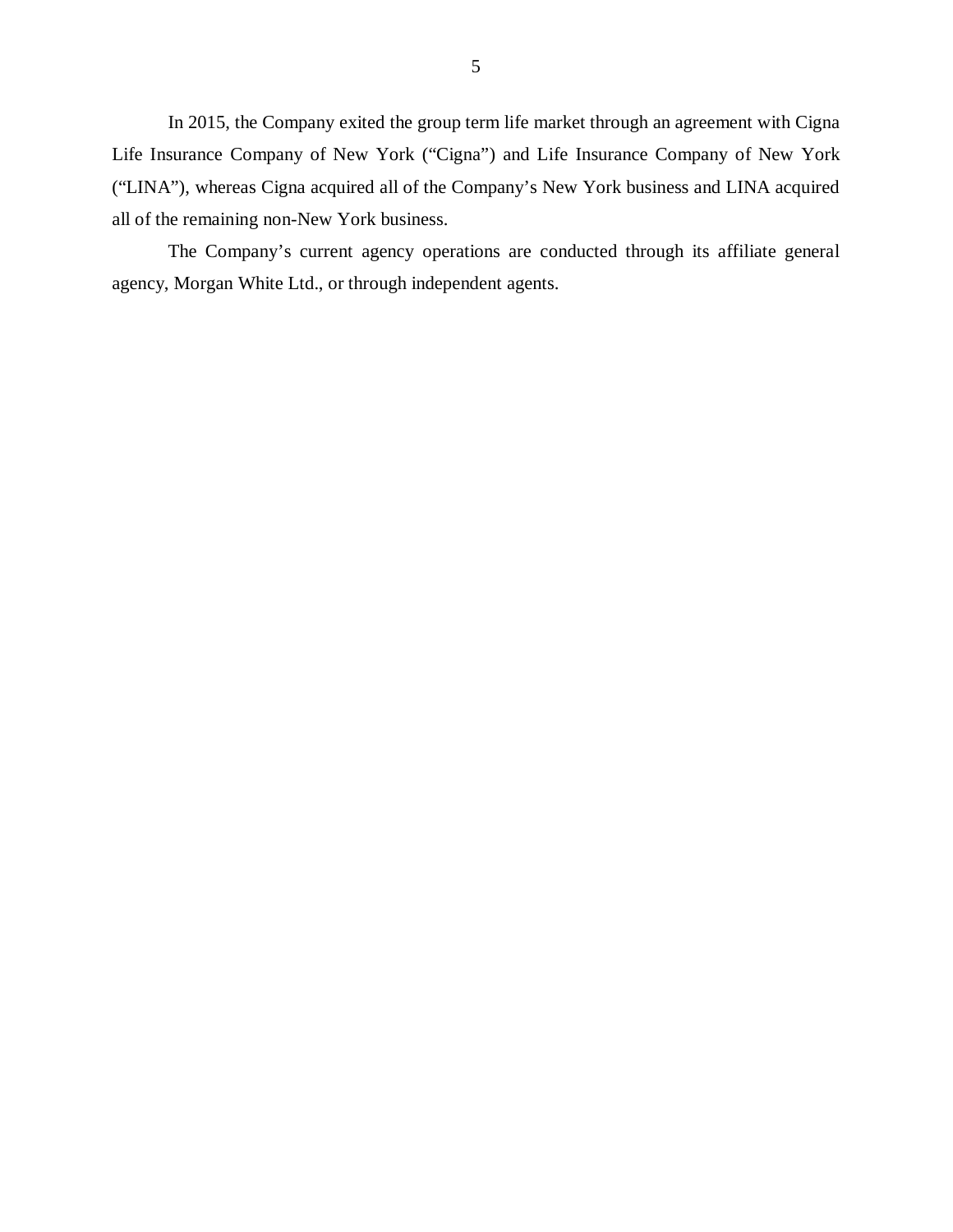#### 4. MARKET CONDUCT ACTIVITIES

<span id="page-8-0"></span> affecting policyholders, claimants, and beneficiaries to determine compliance with applicable statutes and regulations and the operating rules of the Company. The examiner reviewed various elements of the Company's market conduct activities

#### A. Advertising and Sales Activities

 of the agency force including trade practices, solicitation and the replacement of insurance policies. Based upon the sample reviewed, no significant findings were noted. The examiner reviewed a sample of the Company's advertising files and the sales activities

#### B. Underwriting and Policy Forms

 the applicable policy forms. The examiner reviewed a sample of new underwriting files, both issued and declined, and

Based upon the sample reviewed, no significant findings were noted.

#### C. Treatment of Policyholders

 lapses. The examiner also reviewed the various controls involved, checked the accuracy of the computations and traced the accounting data to the books of account. The examiner reviewed a sample of various types of claims, surrenders, changes and

Section 403(d) of the New York Insurance Law states, in part:

 "All applications for commercial insurance, individual, group or blanket accident and health and all claim forms … shall contain a notice in a form approved by the superintendent that clearly states in substance the following:

 'Any person who knowingly and with intent to defraud any insurance company or other person files an application for insurance or statement of claim containing any materially false information, or conceals for the purpose of misleading, information concerning any fact material thereto, commits a fraudulent insurance act, which is a crime, and shall also be subject to a civil penalty not to exceed five thousand dollars and the stated value of the claim for each such violation.' . . ."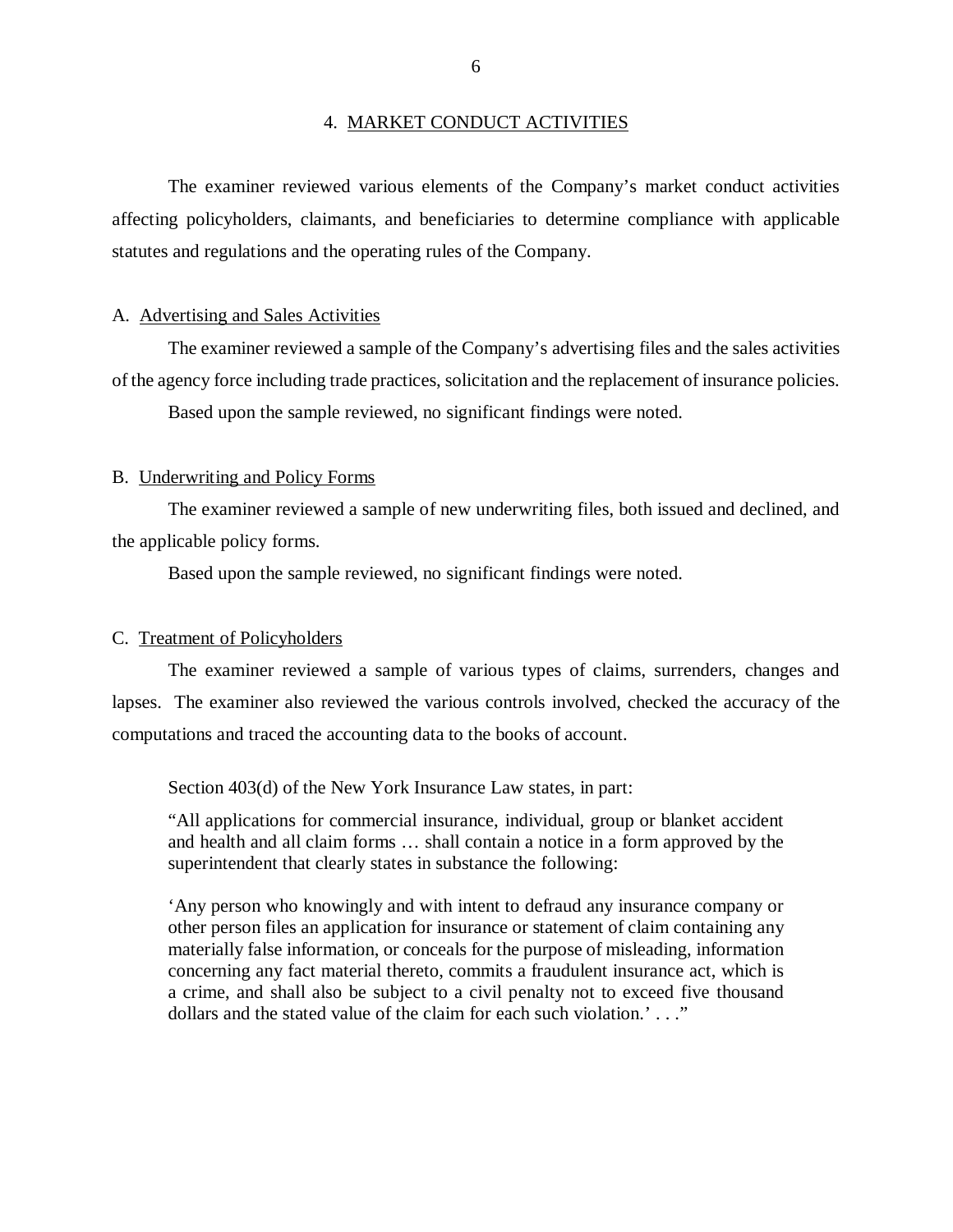Sections 86.4 of Department Regulation No. 95 states, in part:

"(a) … all claim forms for insurance,… shall contain the following statement:

 'Any person who knowingly and with intent to defraud any insurance company or other person files an application for insurance or statement of claim containing any materially false information, or conceals for the purpose of misleading, information concerning any fact material thereto, commits a fraudulent insurance act, which is a crime, and shall also be subject to a civil penalty not to exceed five thousand dollars and the stated value of the claim for each such violation.'…

 (d) Location of warning statements and type size. The warning statements required by subdivisions (a), (b) and (e) of this section shall be placed immediately above the space provided for the signature of the person executing the application or claim form and shall be printed in type which will produce a warning statement of conspicuous size. On claim forms which require execution by a person other than the claimant, or in addition to the claimant, the warning statements required by subdivisions (a), (b) and (e) of this section shall be placed at the top of the first page of the claim form or in the page containing instructions, either in print, by stamp or by attachment and shall be in type size which will produce a warning statement of conspicuous size…

 (e) … insurers may use substantially similar warning statements provided such warning statements are submitted to the Insurance Frauds Bureau for prior approval."

 A review of the Company's individual life claim forms utilized during the examination period revealed that the required New York fraud warning statement was not located immediately above the space provided for the signature of the person executing the claim form.

 The Company violated Section 86.4(d) of Department Regulation No. 95 by failing to place the required fraud warning statement immediately above the space provided for the signature of the person executing the claim form.

 A review of group life claims revealed that the Company's group life claim forms contained a fraud warning statement that differed from the language required by Section 403(d) and Section 86.4(a) of Department Regulation No. 95. The Company imported the phrase "and in the state of New York" into the fraud warning statement used on its group life claim forms without submitting the revised fraud warning statement to the Insurance Frauds Bureau for prior approval, as required by Section 86.4(e) of Department Regulation No. 95.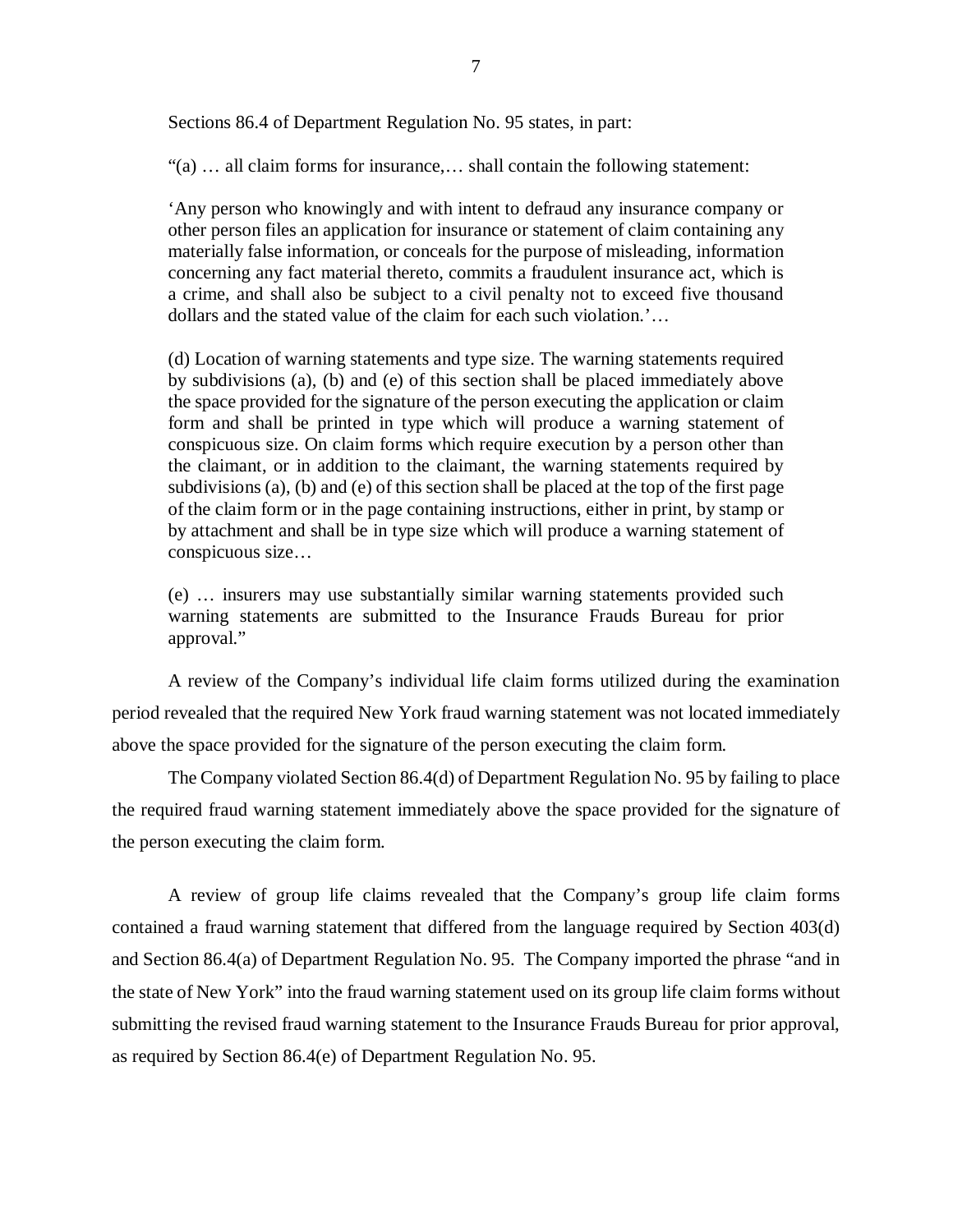The Company violated Section 403(d) of the New York Insurance Law and Section 86.4(e) of Department Regulation No. 95 by using group life claim forms that contained fraud warning statements that differed from the statutory fraud warning statement without submitting such forms to the Insurance Frauds Bureau for prior approval.

Section 226.3(a) of Department Regulation No. 200 states, in part:

 "Upon receiving notification of the death of an insured or account holder or in the event of a match made by a death index cross-check pursuant to section 226.4 of this Part, an insurer shall search every policy or account subject to this Part to determine whether the insurer has any other policies or accounts for the insured or account holder."

 matches related to Department Regulation No. 200 revealed that the Company failed to maintain documentation that confirms that the Company conducted a multiple policy search to determine whether the insurer has any other policies or accounts for the insured or account holder. A review of a sample of 20 matches selected for review from the Company's inventory of

 The examiner recommends that the Company maintain documentary evidence of multiple policy searches associated with life insurance claims and matches conducted during the death index cross checks performed pursuant to Section 226.3(a) of Department Regulation No. 200.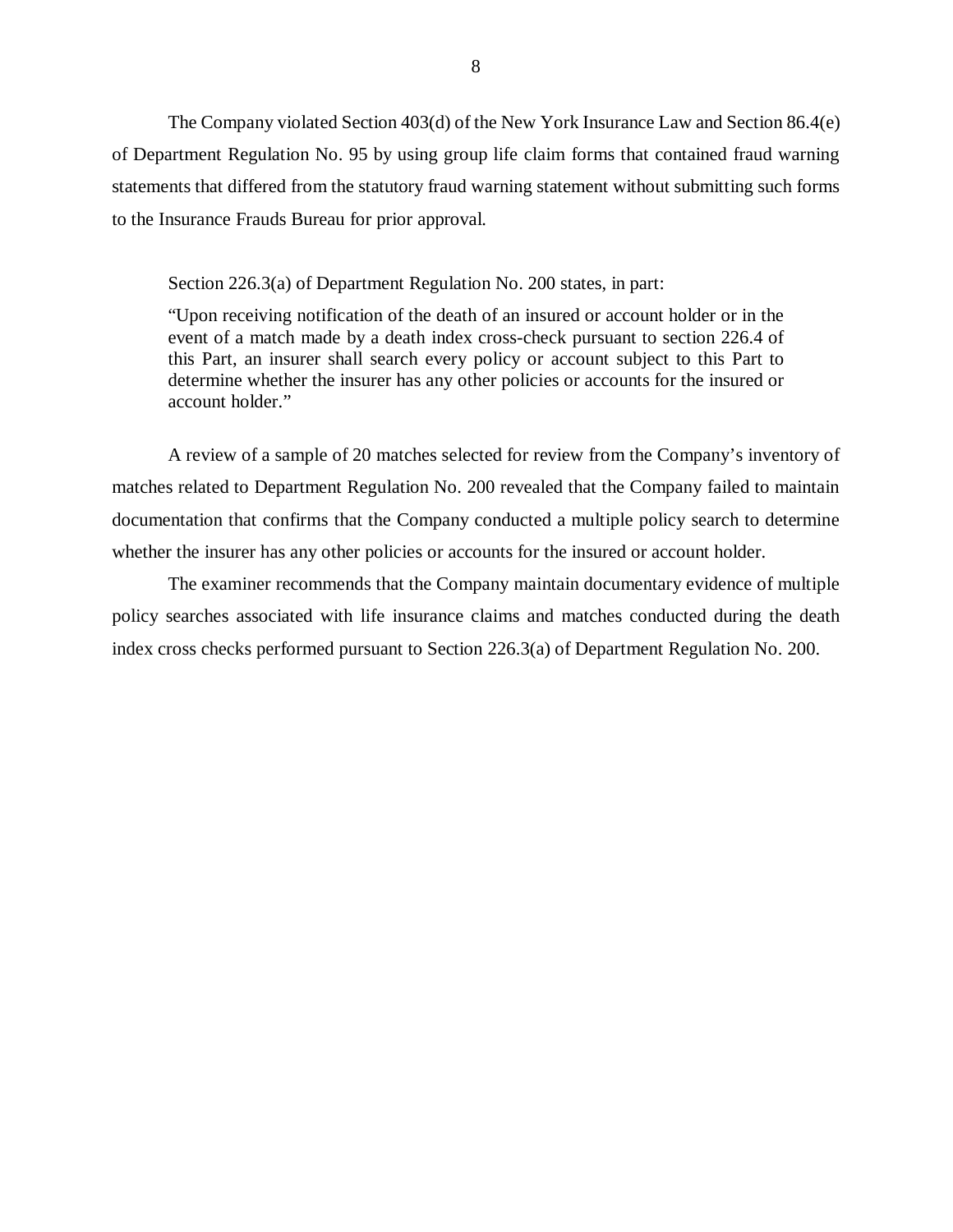#### 5. PRIOR REPORT SUMMARY AND CONCLUSIONS

 Following are the violations contained in the prior report on examination and the subsequent actions taken by the Company in response to each citation:

Item Description

 $\mathbf{A}$  failing to pay interest on death claims. The Company violated Section  $3214(c)$  of the New York Insurance Law by

> A review of individual life and group life paid claims revealed that the Company paid sufficient interest from date of death to date of payment.

 $\overline{B}$  failing to provide an annual notification to policyholders, whose policies are applicable to this section and contain a cash surrender value, that the policy contains a cash surrender value and that further information, including the amount thereof, is available from the insurer upon written request from the policyowner. This is a repeat violation. The Company violated Section  $3211(g)$  of the New York Insurance Law by

> surrender value, revealed that the Company provided an annual notification to the policyholders to express that the policy contains a cash surrender value and that further information, including the amount thereof, is available from the Company upon written request from the policyholder. A review of annual notification to policyholders, whose policies contain a cash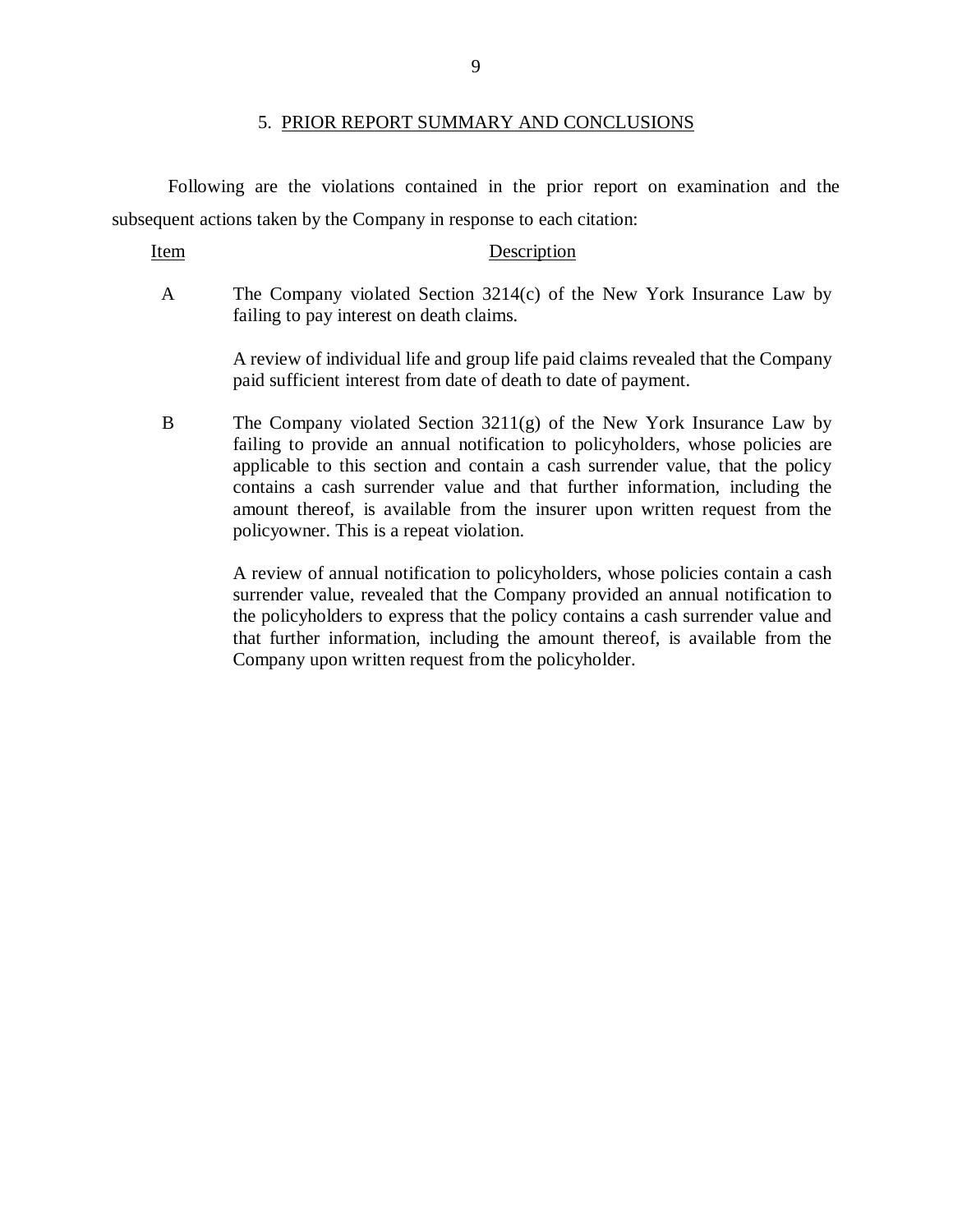### 6. SUMMARY AND CONCLUSIONS

Following are the violations and recommendation contained in this report:

| Item         |                                                                                                                                                                                                                                                                                                                                                     | Page No(s). |
|--------------|-----------------------------------------------------------------------------------------------------------------------------------------------------------------------------------------------------------------------------------------------------------------------------------------------------------------------------------------------------|-------------|
| $\mathsf{A}$ | The Company violated Section 86.4(d) of Department Regulation No. 95<br>by failing to place the required fraud warning statement immediately<br>above the space provided for the signature of the person executing the<br>claim.                                                                                                                    | 7           |
| B            | The Company violated Section 403(d) of the New York Insurance Law<br>and Section 86.4(e) of Department Regulation No. 95 by using group life<br>claim forms that contained fraud warning statements that differed from<br>the statutory fraud warning statement without submitting such forms to<br>the Insurance Frauds Bureau for prior approval. | 8           |
|              | The examiner recommends that the Company maintain documentary<br>evidence of multiple policy searches associated with life insurance claims<br>and matches conducted during the death index cross checks performed<br>pursuant to Section 226.3(a) of Department Regulation No. 200.                                                                | 8           |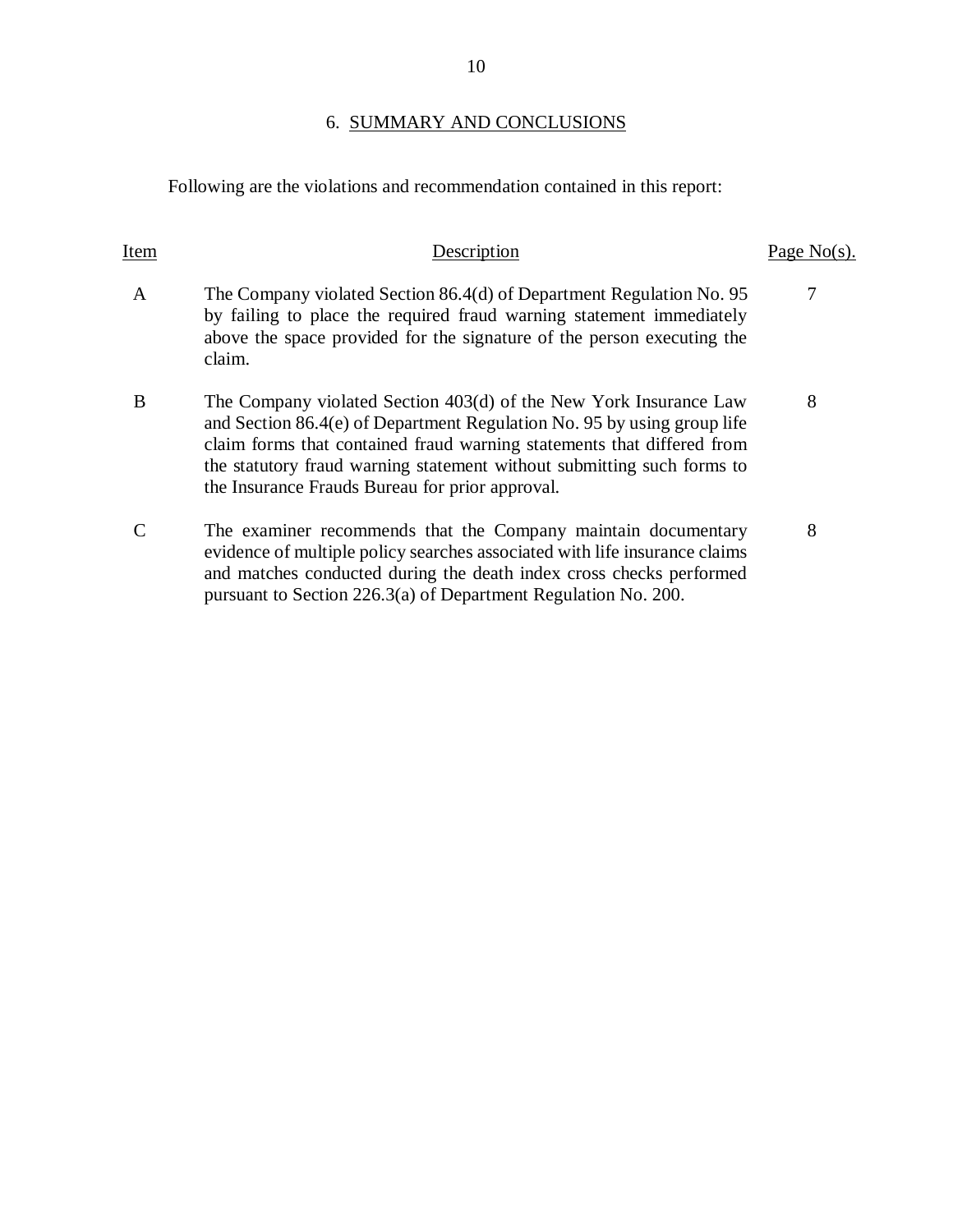Respectfully submitted,

 $\sqrt{s}$ /

 Senior Insurance Examiner Pablo Ramos

STATE OF NEW YORK ) COUNTY OF NEW YORK )  $)$ SS:

PABLO RAMOS, being duly sworn, deposes and says that the foregoing report, subscribed by him, is true to the best of his knowledge and belief.

Pablo Ramos

Subscribed and sworn to before me

this day of